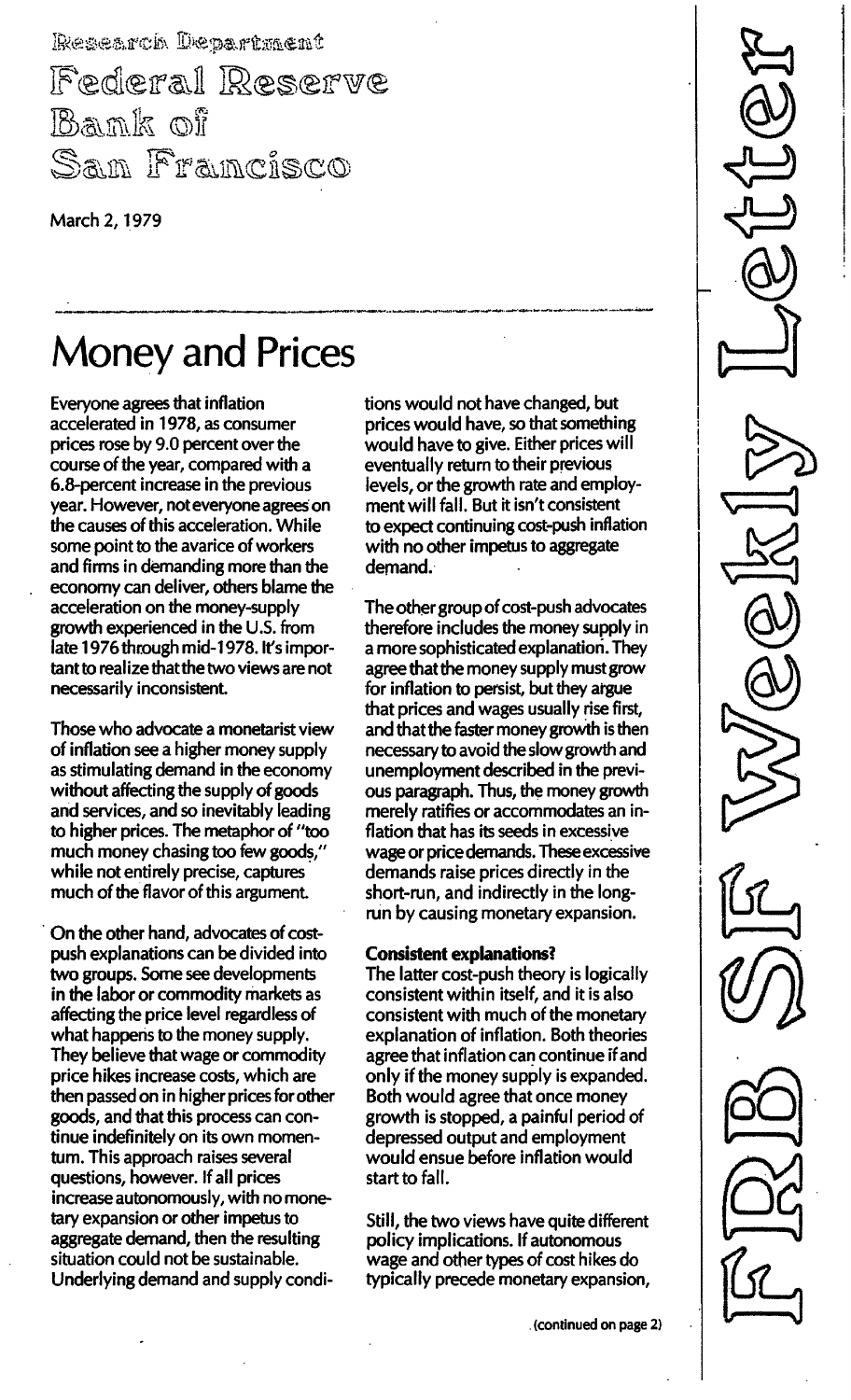### Research Department Federal Reserve Bank of Sam Framcisco

Opinions expressed in this newsletter do not . necessarily reflect the views of the management of the Federal Reserve Bank of San Francisco, nor of the Board of Governors of the Federal Reserve System.

in the context where monetary nonaccommodation by itself will 'induce a recession, then the least painful way to halt inflation would be through administrative restraints on wages and prices (and concomitant monetary restraint). In this case, excessive wage and price demands would be the real roots of inflation, and they should therefore be attacked directly.

On the other hand, so-called monetarists dispute this view that prices and wages typically play such an autonomous role. Rather, they bel ieve that independent monetary-policy decisions are the more typical cause of monetary expansion. Once monetary expansion has stimulated aggregate demand, inflation is inevitable, and workers and firms will demand higher wages and prices merely to keep up with the inflation. Thus, wage and commodity price increases followrather than precede  $-$  money growth.

In this view, slower growth and lower employment would still follow in the wake of a move to restrictive monetary policy. However, controls (whether jawbone or otherwise) would only impede households and businesses from protecting themselves against an

inflation they did not start. Also, the controls would not prevent a future expansionary policy from starting the next inflationary spiral a few years hence.

#### Empirical evidence

Once again, both views are economically self-consistent. Therefore, it's an empirical question which is correct. Do autonomous wage and price hikes systematically precede and so cause monetary expansion, or is the opposite . typically the case?

To throw more light on the subject, "causality tests" utilizing 1957-78 U.S. data were conducted between the  $(M_1)$ and M2) money supply and a number of cost-push variables - namely, consumer prices (total and food), wholesale prices (total, farm, nonfarm, metal, and steel), wages (nonfarm and manufacturing), and unit labor costs (private business, nonfarm business, and manufacturing). M<sub>1</sub> includes currency plus bank demand deposits; M2 includes currency plus all bank deposits except large time certificates.

In these tests, the statistical evidence suggested that the money supply (both  $M_1$  and  $M_2$ ) strongly affected prices, whereas the cost-push factors exerted very little if any effect on the money supply. Both M1 and M2 showed strong one-way effects on the aggregate consumer and wholesale price indexes. M1 significantly affected all the subindexes except wholesale nonfarm and steel prices, and nonfarm and manu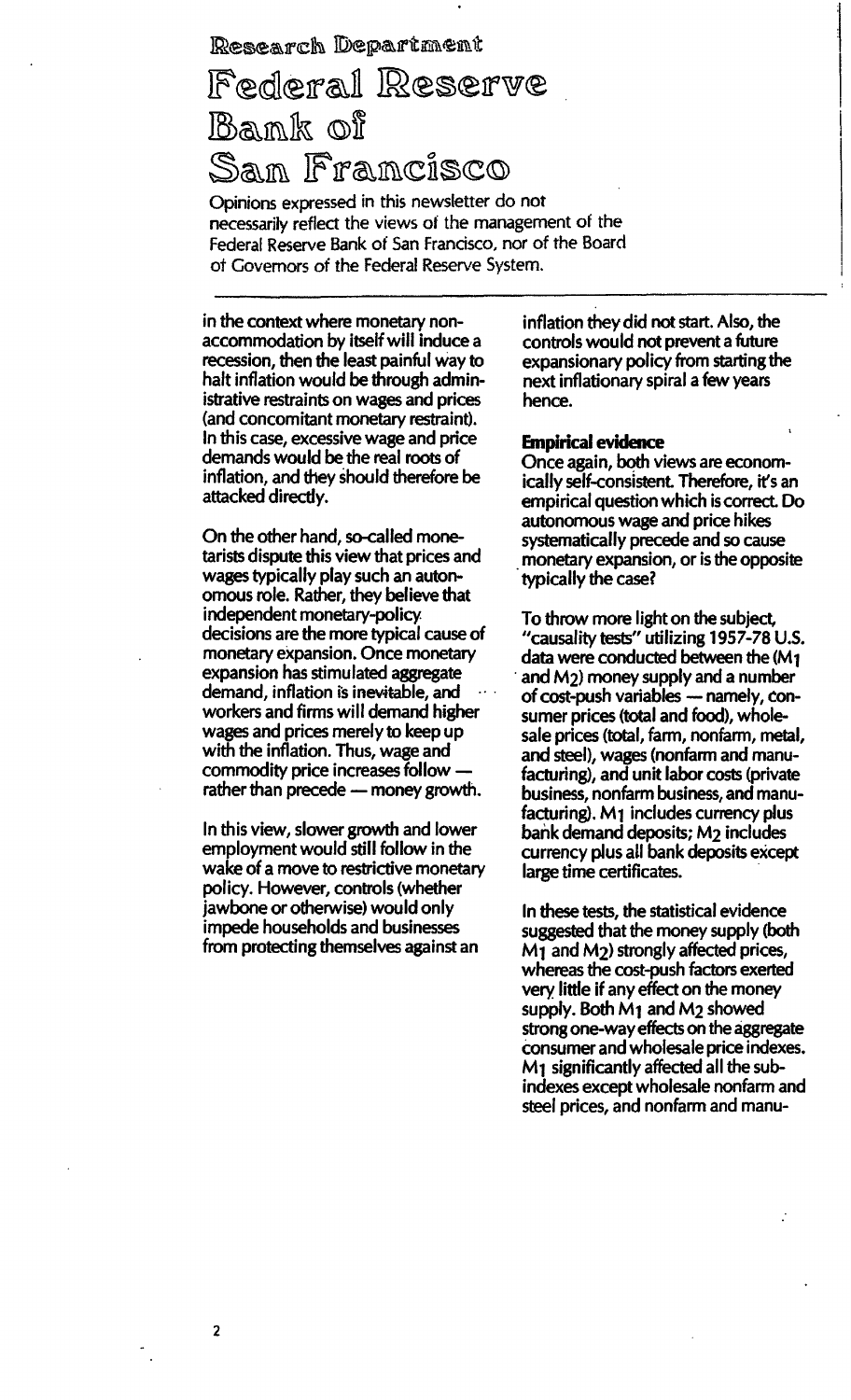facturing wages; M2 significantly affected all the sub-indexes except nonfarm wages and several wholesale prices (farm and nonfarm, and metal and steel). However, none of the costpush variables showed significant effects on  $M_1$ , and only wholesale metal and steel prices showed significant effects on M2.

Some analysts argue that cost-push factors exert a more indirect influence on the money supply, with policymakers reacting to the higher unemployment caused by higher wages. If this were true  $-$  if wages affect unemployment, and unemployment affects money  $-$  then we still should have seen some influence of , wages on money in the tests just described. Still, as a means of directly testing for these indirect effects, causality tests were run between wages and unemployment and between unemployment and money. These tests showed significant effects of wage increases on unemployment, but no effects of unemployment on money growth. Thus, this indirect test showed no evidence of cost-push effects on the money supply.

#### Monetary view supported

In sum, these results support a monetary view of inflation. The tests did not attempt to take account of the various transmission mechanisms through which money can affect prices. Nor did they attempt to distinguish between those increases in the money supply that matched money demand, and

those which exceeded money demand. Yet using a very simple approach, the data found a systematic, statistically significant effect of the money supply on the price level. Changes in the rate of money supply growth ( $M_1$  or  $M_2$ ) were able to account for some 60 percent or more of quarter-to-quarter changes in the consumer-price inflation rate. Finally, the data failed to yield a significant effect of any cost-push type variable on  $M_1$ , and very little significant evidence of an effect on  $M_2$ . The evidence is consistent with a world where autonomous money-supply fluctuations are the primary cause of price fluctuations, and where wages and prices move together mainly because both are responding to previous money growth.

Of course, the present approach looked only for systematic effects. It's still possible that cost-push factors could have been important in particular isolated circumstances. One such case, and an obviously relevant one, is the 1978 acceleration in inflation. We are now \_ examining the link between money, other factors, and inflation in 1978, and what this suggests for the inflation outlook in 1979.

Michael Bazdarich